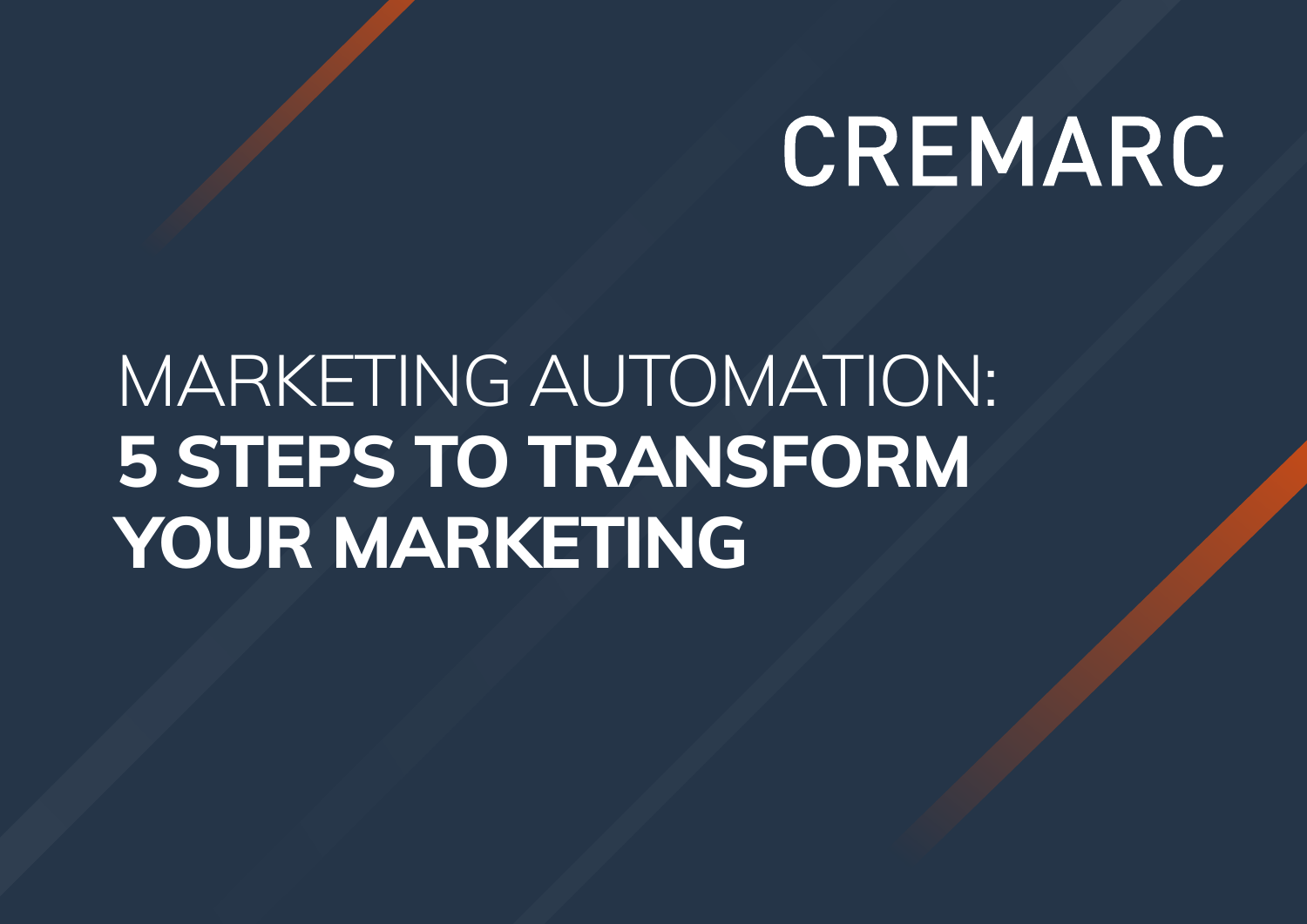#### **01. ESTABLISH WHAT YOU WANT TO ACHIEVE**

**Marketing Automation has transformed what is possible** and has enabled marketers to be much slicker in how they engage with their target audience. What traditionally has been disjointed activity can now be seamlessly integrated to track and proactively orchestrate the buyer's journey.

Marketing Automation presents you with an opportunity to be brilliantly effective; to ensure your organisation is found through management of inbound activity, to ensure that every glimpse of interest is followed up and nurtured through automated programmes, and to place you in control of your marketing funnel.

**The secret to success is having a clear vision of what you are trying to achieve**. It's not just about having the expertise in how your Marketing Automation platform works but having the experience to know how to make it work for you.

Through deploying Marketing Automation, you have a real opportunity to transform marketing; to continue to do those things that have been successful for you in a far more efficient way, but also to push the boundaries and do things previously not possible.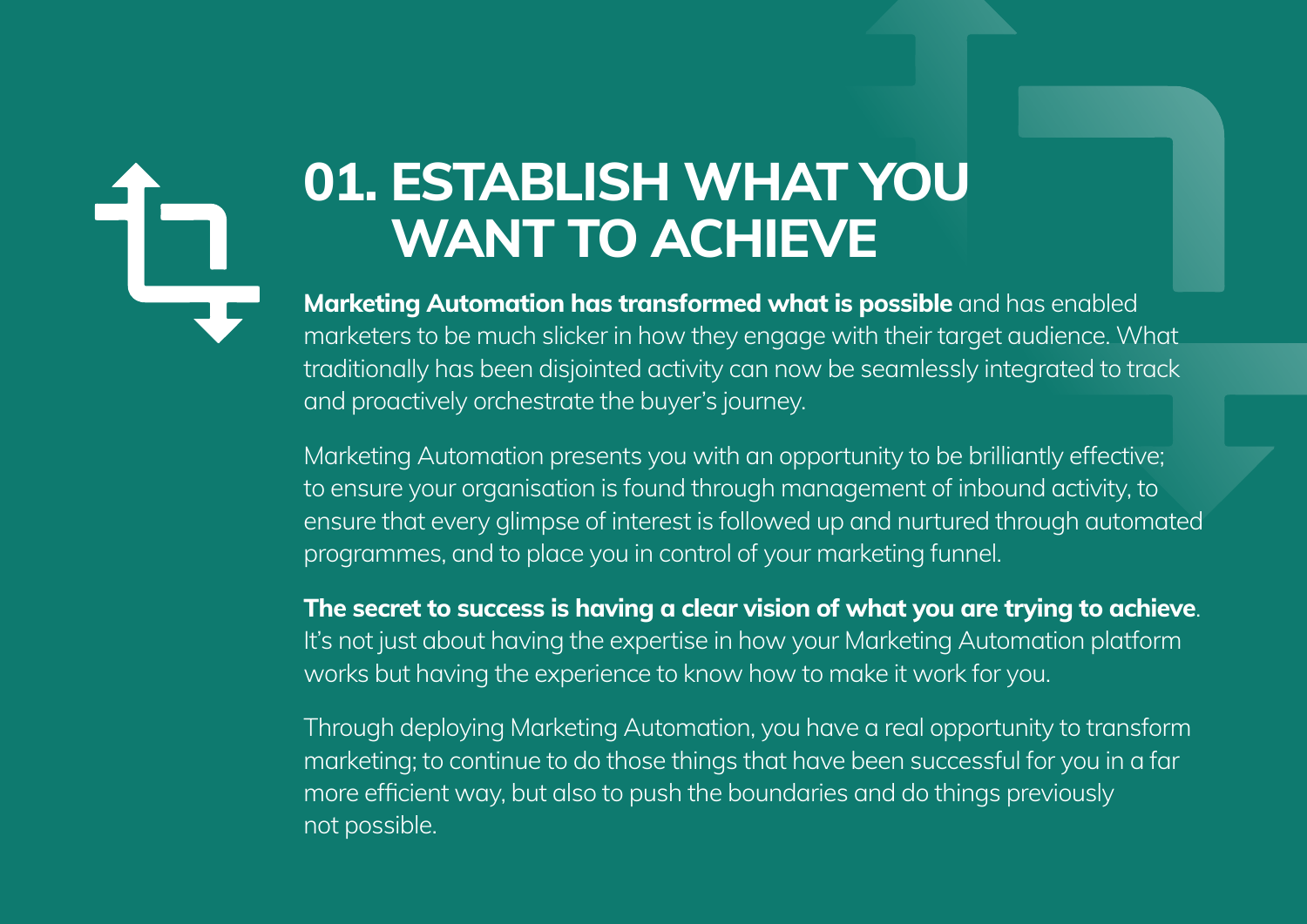

#### **02. MATCH YOUR REQUIREMENTS TO A SOLUTION**

As marketers, we also like to be impulsive. However, **selecting your Marketing Automation platform is a key decision that should not be taken lightly**.

We start by helping you define your requirements, not the features and functions you want, but what you are trying to achieve. This gives you a framework against which to evaluate your options, but it also gives you a head start when it comes to deploying your selected solution.

**All the leading platforms offer similar capabilities; however, there are nuances in their functions**. Knowledge of these differences enables us to help you navigate the gotcha's and drill down on requirements that are specific to the way you work, to ensure you select the 'best fit'.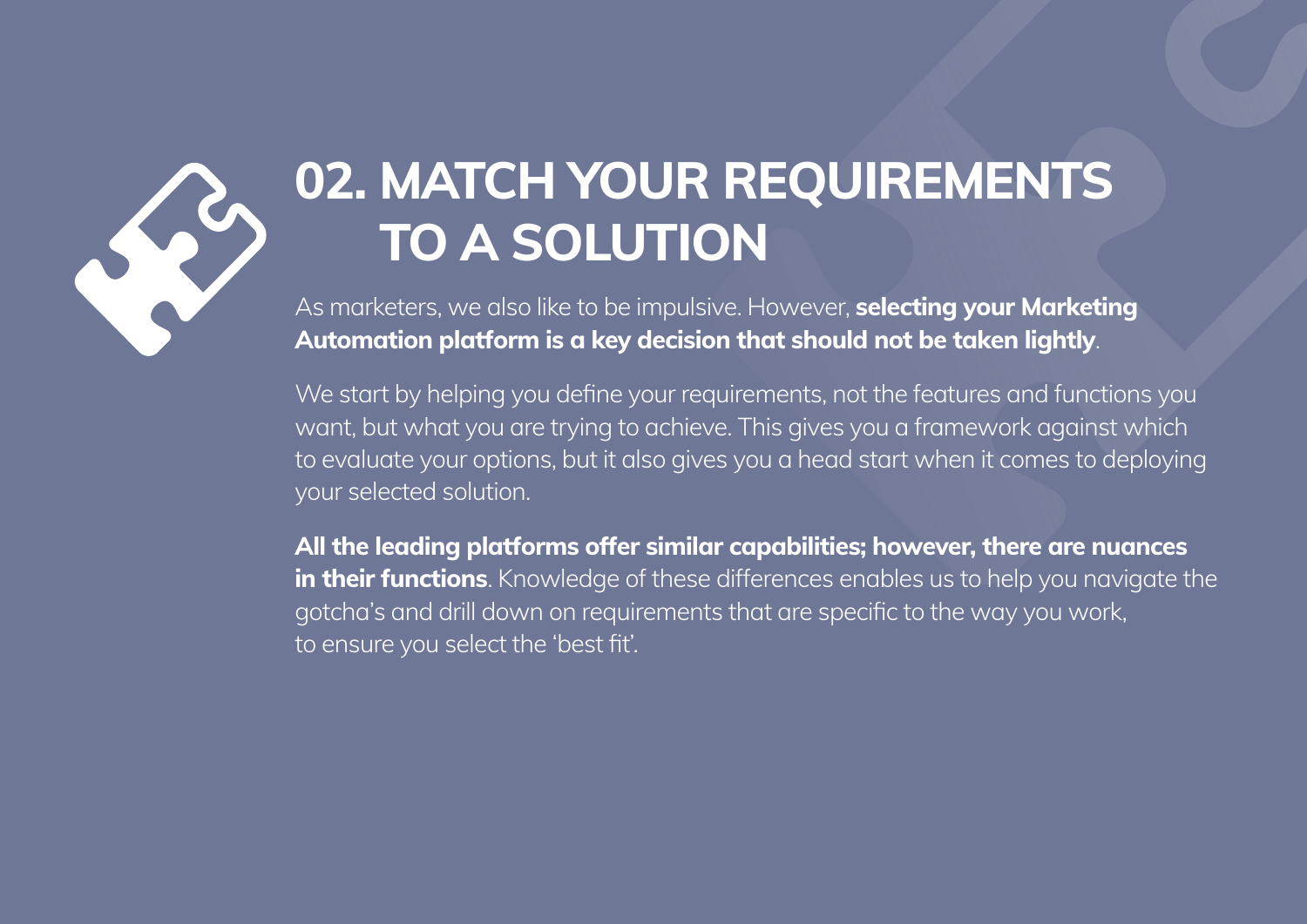#### **03. DEPLOY YOUR MARKETING AUTOMATION**

Once you have selected your preferred Marketing Automation platform, the hard work begins, and it is often more daunting than you thought it would be. Step one is integrating the platform into your environment, connecting with your CRM, linking to social channels, enabling outbound email and setting up all the appropriate users.

Next, it is about operationalising your marketing plan within Marketing Automation: placing content and forms on your website, creating landing pages for inbound campaigns, and developing automated programmes to nurture leads and much more.

This is where the team at Cremarc can help. We have done this many times before for our clients across all the leading platforms including **Act-On, HubSpot and Pardot**. We not only know how to do all these things, but we also know the best way to do these things.

**Having us help you on your journey will significantly speed up your progress and reduce the risk of you failing at any point**. Our approach is consultative, so we ensure we do things right the first time, and we also focus on mentoring your team, ensuring that they gain the knowledge they need.

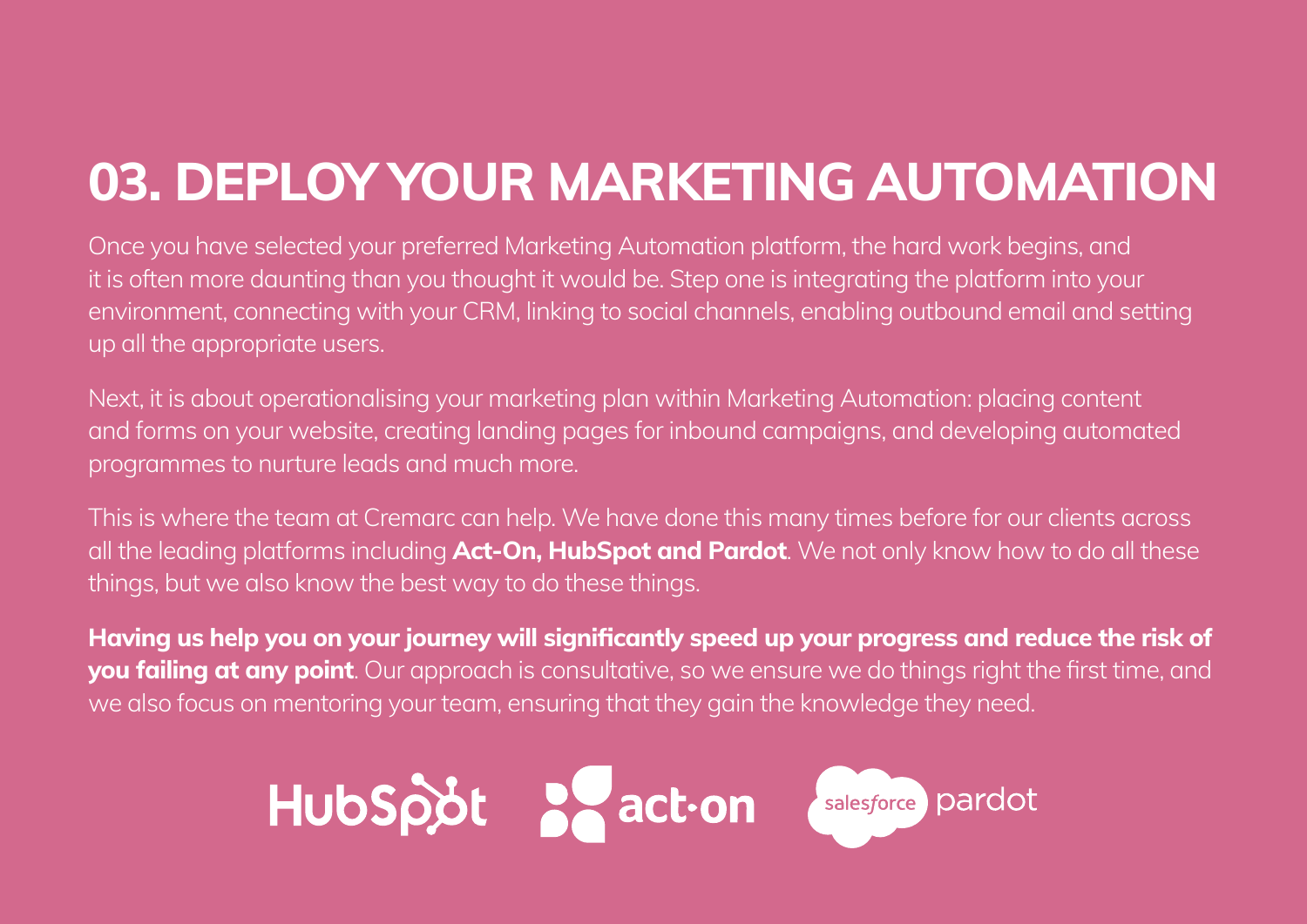#### **04. MATURE YOUR MARKETING AUTOMATION**

We find that a lot of organisations that have implemented Marketing Automation have become stuck at Level One. They have deployed the basics and are only gaining a fraction of the potential benefits that Marketing Automation offers.

**There are only two factors that restrict our usage of Marketing Automation: our imagination and our knowledge of how to use the platform. We help with both.**

We assess our client's current use of Marketing Automation, understand their ambitions, and then guide them on a roadmap to get more out of their platform.

For our clients, **we push the boundaries of what can be done and have helped them transform the way they market**. You will find that we constructively challenge your thinking and then walk the path with you in taking your use of Marketing Automation to the next level.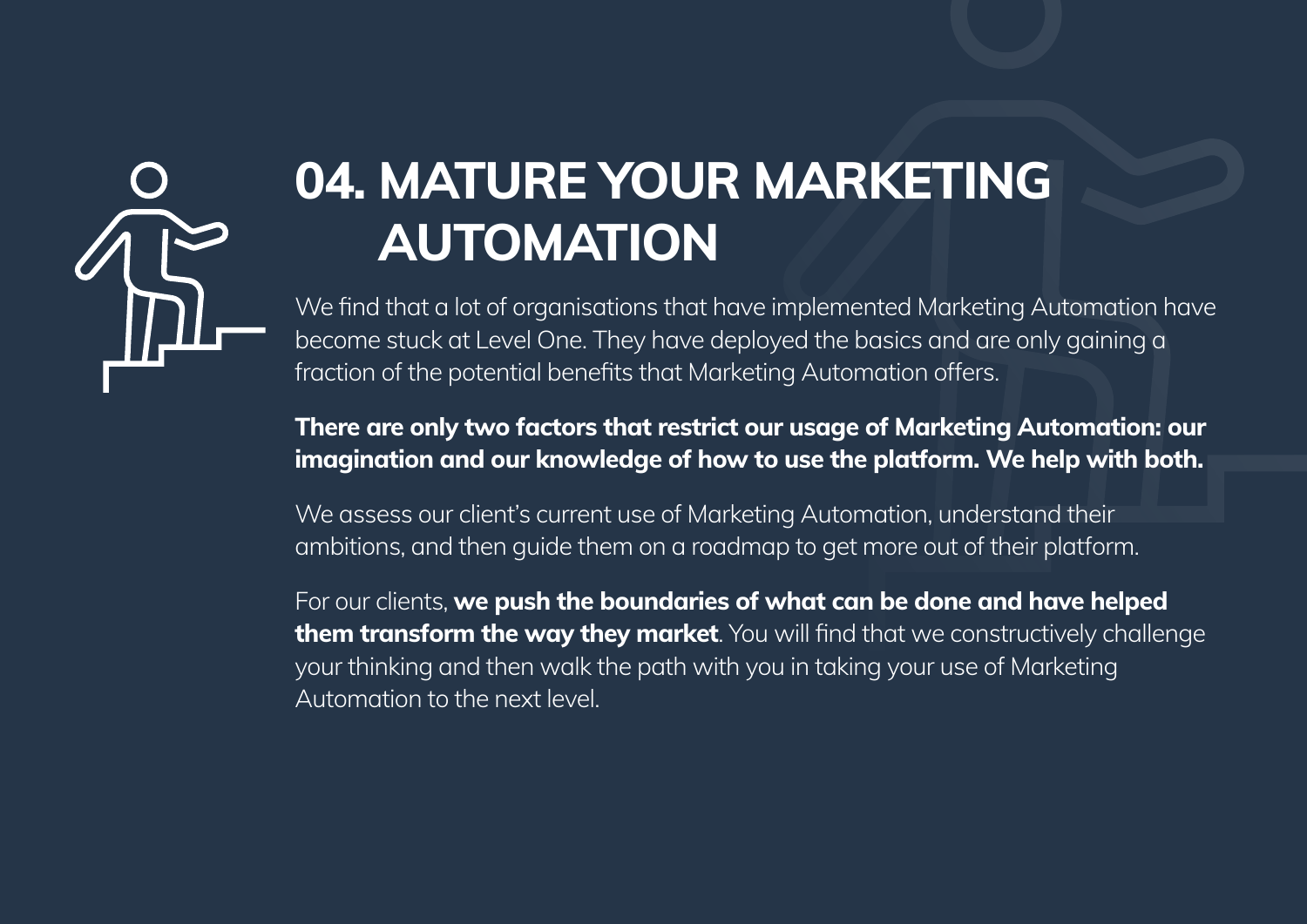

### **05. MARKETING AUTOMATION AS-A-MANAGED SERVICE**

You may desire to deploy Marketing Automation but have the concern that you do not have the resources to implement and manage the platform internally. This is a common problem and often the reason why users never get past Level One.

The solution is to subscribe to a managed service. Whether on your platform or on our multi-tenanted platform, **we can offer you a fully managed service to enable you to gain all the benefits of Marketing Automation**.

You will gain access to your own Marketing Automation specialist who will work with you to fast-track your deployment, operationalise your marketing plan within the platform, and execute ongoing campaigns and activity for you.

Whether acting as a coach or as an extra pair of hands, **our specialists combine extensive marketing experience with expertise in your chosen Marketing Automation solution**.